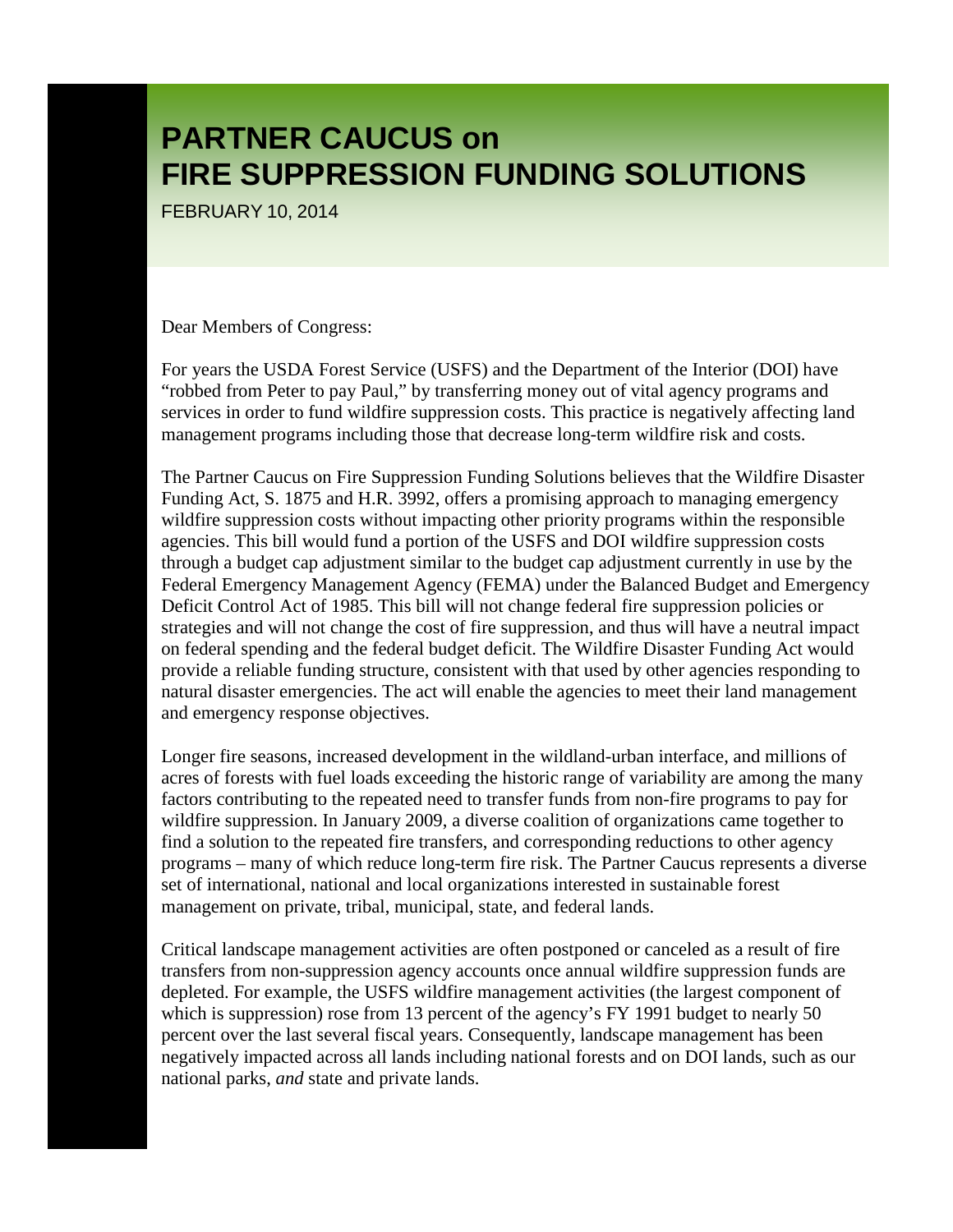FEBRUARY 10, 2014

As we continue to experience longer fire seasons, the practice of transferring funds from nonfire programs to pay for emergency wildfire response will continue unless Congress adopts the solution proffered by the Wildfire Disaster Funding Act. The federal agencies responsible for managing wildfires and public lands must be armed with the tools and resources that will enable them to succeed. The Wildfire Disaster Funding Act is a critically important to ensure the long-term health and sustainability of our nation's forests.

We respectfully urge you to support the Wildfire Disaster Funding Act, S. 1875 and H.R. 3992.

Sincerely,

3 LEGS COLLABORATION SERVICES ALAMO NAVAJO SCHOOL BOARD, INC. ALLEGHENY HARDWOOD UTILIZATION GROUP ALLIANCE FOR COMMUNITY TREES AMERICAN BIRD CONSERVANCY AMERICAN CANOE ASSOCIATION AMERICAN FOREST & PAPER ASSOCIATION AMERICAN FOREST FOUNDATION AMERICAN FOREST RESOURCE COUNCIL AMERICAN FORESTS AMERICAN HIKING SOCIETY AMERICAN LOGGERS COUNCIL APPALACHIAN MOUNTAIN CLUB APPLEGATE PARTNERSHIP AND WATERSHED COUNCIL ARID LAND INNOVATION ARIZONA PRESCRIBED FIRE COUNCIL ARIZONA WILDLIFE FEDERATION ASSOCIATION OF FISH AND WILDLIFE AGENCIES ASSOCIATION OF NATIONAL GRASSLANDS BLACK HILLS FOREST RESOURCE ASSOCIATION BLACK HILLS REGIONAL MULTIPLE USE COALITION BLACK HILLS RESOURCE, CONSERVATION, AND DEVELOPMENT BLUE MOUNTAINS FOREST PARTNERS BRL LOGGING CALIFORNIA FIRE SAFE COUNCIL CALIFORNIA FORESTRY ASSOCIATION CALIFORNIA SKI INDUSTRY ASSOCIATION

*For information regarding this letter or members of the Fire Suppression Funding Solutions Partner Caucus, please contact Cecilia Clavet, [cclavevt@tnc.org,](mailto:cclavevt@tnc.org) 703-841-7429.*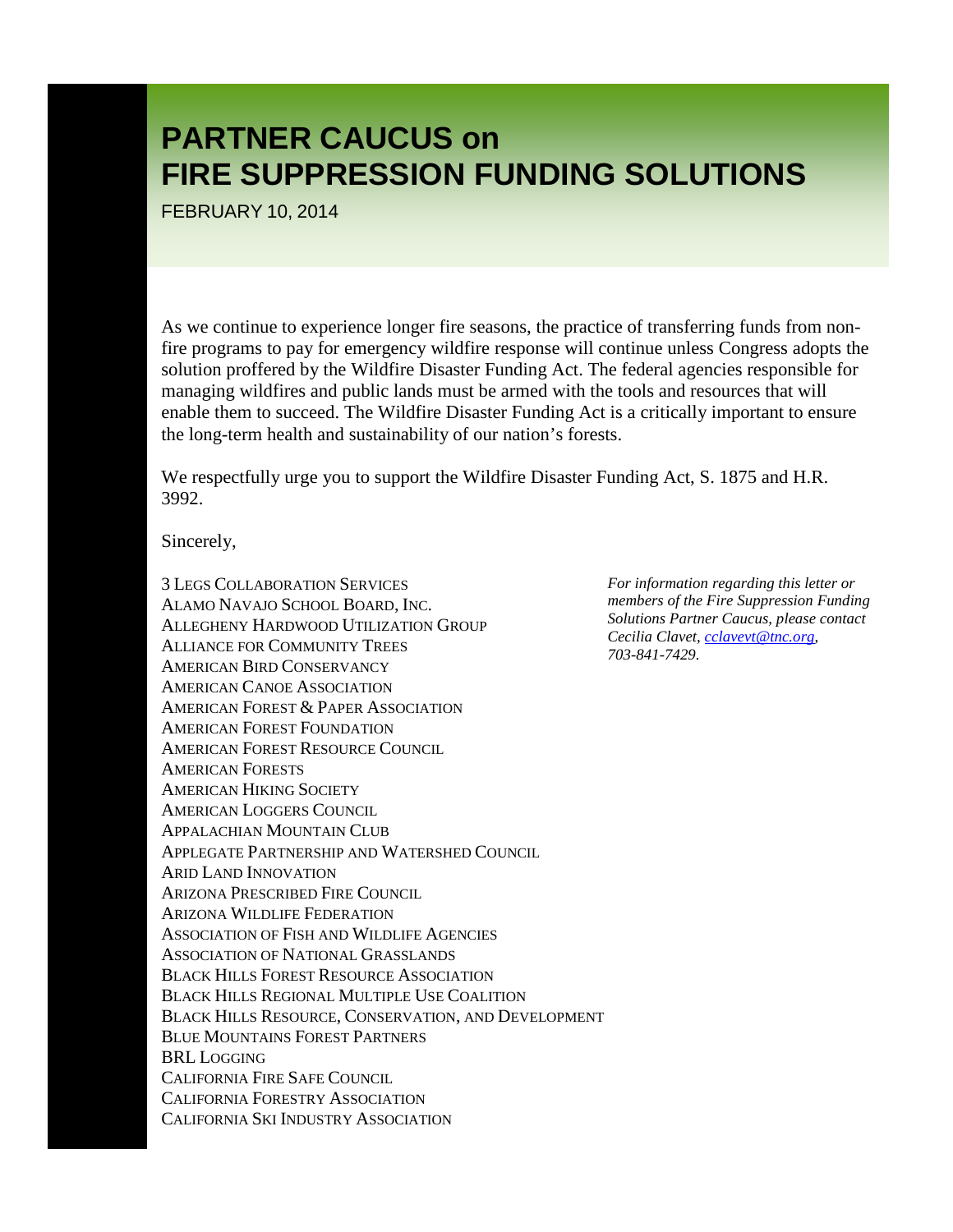FEBRUARY 10, 2014

CENTRAL OREGON INTERGOVERNMENTAL COUNCIL CHOOSE OUTDOORS CLEARWATER RESOURCE COUNCIL COLORADO TIMBER INDUSTRY ASSOCIATION CONGRESSIONAL SPORTSMEN'S FOUNDATION CONSERVATION NORTHWEST CRILEY CONSULTING DEFENDERS OF WILDLIFE EASTERN ARIZONA COUNTIES ORGANIZATION ECOSYSTEM WORKFORCE PROGRAM EL TESORO RETREAT CENTER ENDANGERED SPECIES COALITION ESTRADA COLLABORATIVE RESOURCE MANAGEMENT, LLC FEDERAL FOREST RESOURCE COALITION FIREFIGHTERS UNITED FOR SAFETY, ETHICS, AND ECOLOGY (FUSEE) FLAGSTAFF FIRE DEPARTMENT FLATHEAD ECONOMIC POLICY CENTER FOOTHILL CONSERVANCY FOREST BUSINESS NETWORK FOREST ENERGY CORPORATION FOREST GUILD FOUR FOREST RESTORATION INITIATIVE COLLABORATIVE STAKEHOLDER GROUP (4FRI) FOURTH SECTOR STRATEGIES FRAMING OUR COMMUNITY, INC. FRIENDS OF THE URBAN FOREST FUTURE FOREST, LLC GILA TREE THINNERS GILA WOODNET GLOBAL PARKS GRASSROOTS OUTDOOR ALLIANCE GREAT LAKES TIMBER PROFESSIONALS ASSOCIATION GREAT OLD BROADS FOR WILDERNESS GREATER YELLOWSTONE COALITION HAWKS ALOFT, INC. IDAHO CONSERVATION LEAGUE IDAHO FOREST OWNERS ASSOCIATION ILLINOIS FIREFIGHTERS ASSOCIATION INDIANA FORESTRY & WOODLAND OWNERS ASSOCIATION INTERMOUNTAIN FOREST ASSOCIATION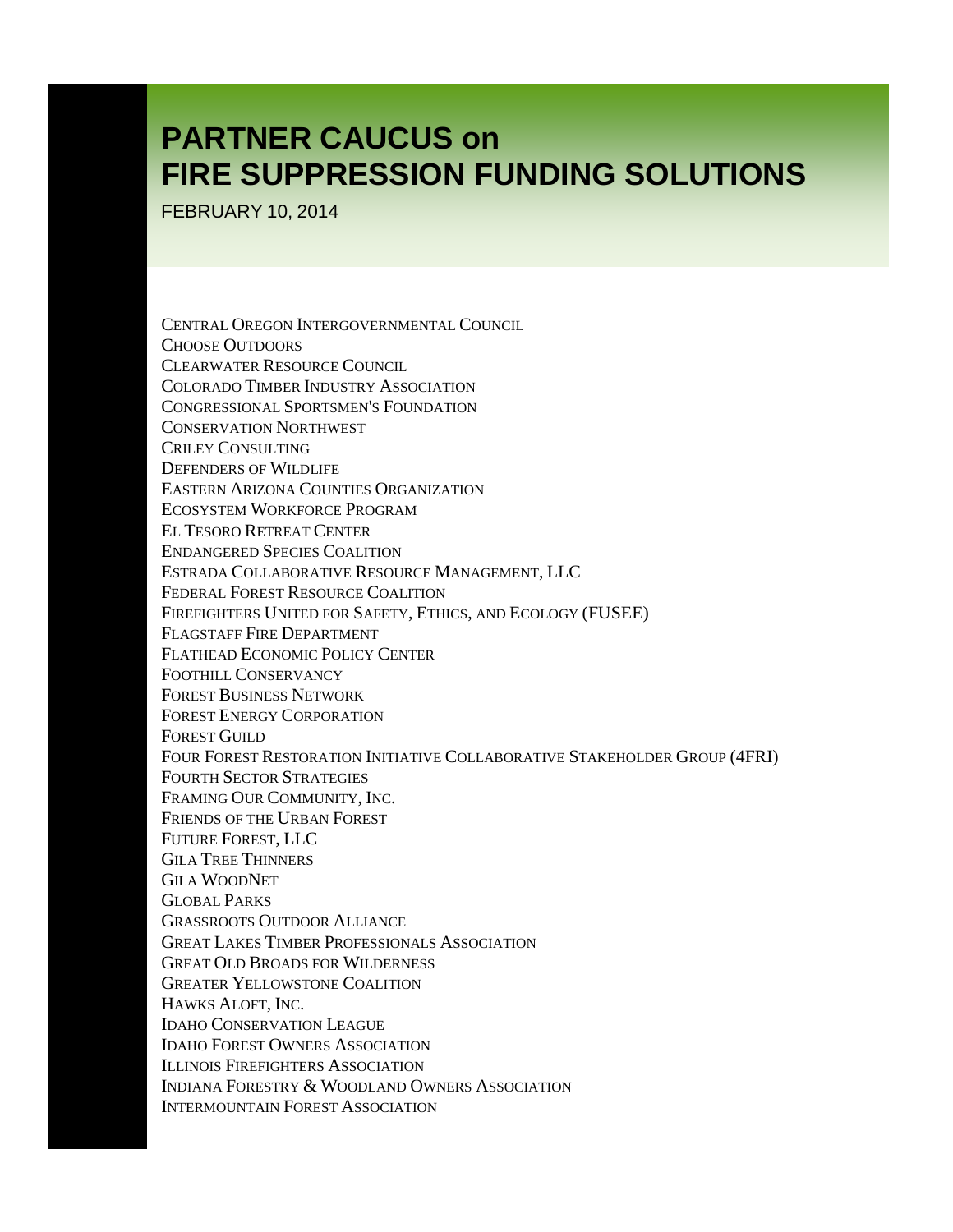FEBRUARY 10, 2014

INTERMOUNTAIN ROUNDWOOD ASSOCIATION INTERNATIONAL ASSOCIATION OF FIRE FIGHTERS INTERNATIONAL MOUNTAIN BICYCLING ASSOCIATION INTERTRIBAL TIMBER COUNCIL JARA LAND WORKS KHII RADIO LAKE COUNTY RESOURCES INITIATIVE LEMHI COUNTY LITTLE COLORADO RIVER PLATEAU RESOURCE CONSERVATION AND DEVELOPMENT AREA MAINLAND PLANNING, INC. MASTERS OF FOXHOUNDS ASSOCIATION MCCUTCHANVILLE VOLUNTEER FIRE DEPARTMENT MID KLAMATH WATERSHED COUNCIL MONTANA WILDERNESS ASSOCIATION MONTANA WOOD PRODUCTS ASSOCIATION MOTTEK CONSULTING MOUNTAIN STATES LUMBER AND BUILDING MATERIAL DEALERS ASSOCIATION MT. ADAMS RESOURCE STEWARDS MT. TAYLOR MACHINE, LLC NATIONAL ALLIANCE OF FOREST OWNERS NATIONAL ASSOCIATION OF CONSERVATION DISTRICTS NATIONAL ASSOCIATION OF FOREST SERVICE RETIREES NATIONAL ASSOCIATION OF STATE FORESTERS NATIONAL ASSOCIATION OF UNIVERSITY FOREST RESOURCES PROGRAMS NATIONAL CATTLEMEN'S BEEF ASSOCIATION NATIONAL NETWORK OF FOREST PRACTITIONERS NATIONAL PARKS CONSERVATION ASSOCIATION NATIONAL SKI AREAS ASSOCIATION NATIONAL VOLUNTEER FIRE COUNCIL NATIONAL WILD TURKEY FEDERATION NATIONAL WILDFIRE INSTITUTE NATIONAL WILDLIFE FEDERATION NATIONAL WOODLAND OWNERS NEW MEXICO FOREST INDUSTRY ASSOCIATION NEW MEXICO PRESCRIBED FIRE COUNCIL NEW MEXICO STATE LAND OFFICE NORTHBROOK PUBLIC WORKS NORTHERN ARIZONA WOOD PRODUCTS ASSOCIATION NORTHWEST CONNECTIONS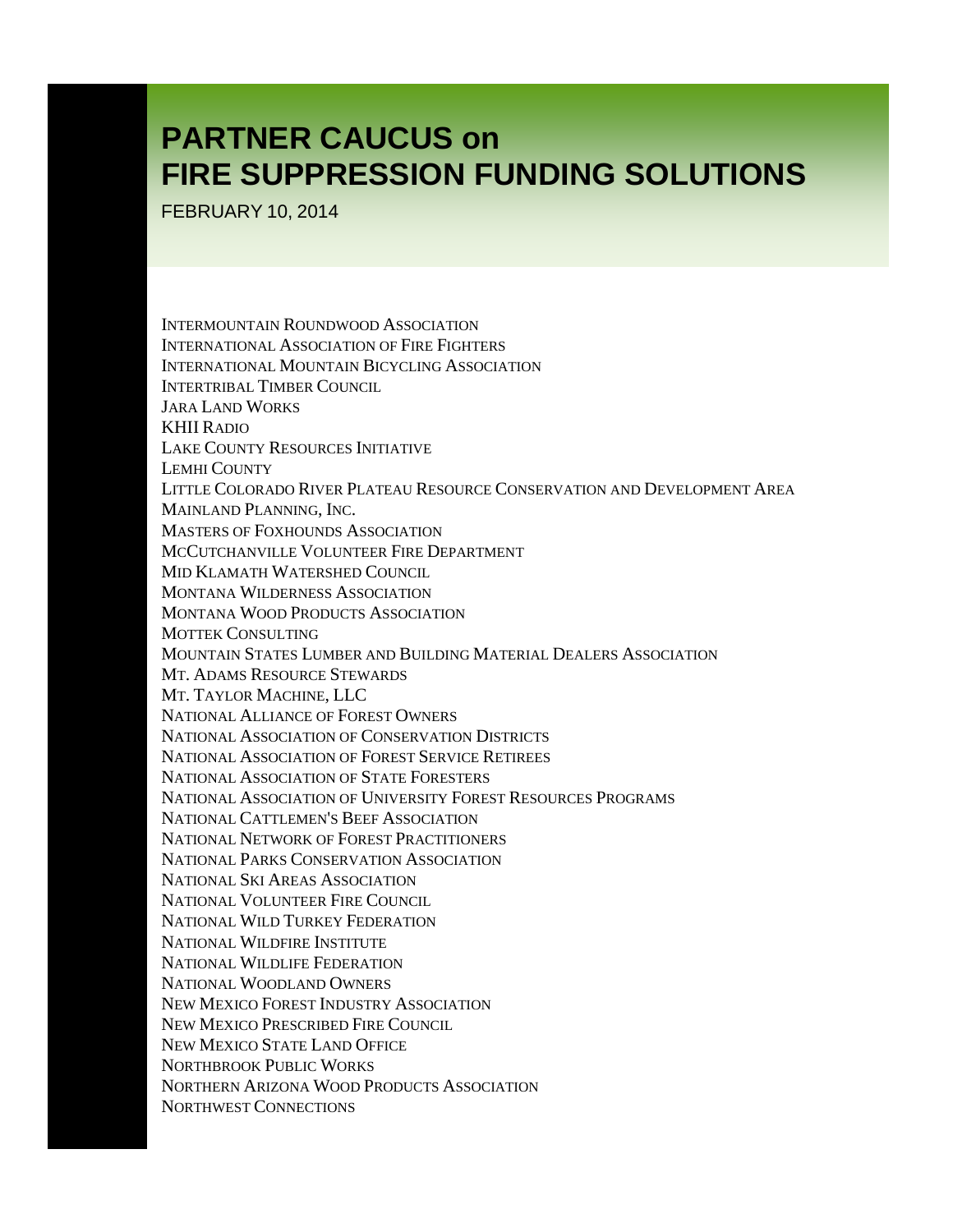FEBRUARY 10, 2014

NORTHWEST FOREST WORKER CENTER OUTDOOR ALLIANCE OUTDOOR INDUSTRY ASSOCIATION PINCHOT INSTITUTE PUBLIC LANDS COUNCIL PUBLIC LANDS FOUNDATION QUAIL AND UPLAND WILDLIFE FEDERATION QUALITY DEER MANAGEMENT ASSOCIATION RESTORATION TECHNOLOGIES ROCKY MOUNTAIN ELK FOUNDATION RUFFED GROUSE SOCIETY RURAL COUNTY REPRESENTATIVES OF CALIFORNIA SAFARI CLUB INTERNATIONAL SALMON VALLEY STEWARDSHIP SAN JUAN WATERSHED WOODY-INVASIVES INITIATIVE SIERRA CLUB SIERRA FOREST LEGACY SIUSLAW INSTITUTE SOCIETY OF AMERICAN FORESTERS SOUTH DAKOTA ATV/UTV ASSOCIATION SOUTH DAKOTA CAMPGROUND OWNERS ASSOCIATION SOUTHERN ENVIRONMENTAL LAW CENTER SOUTHERN OREGON FOREST RESTORATION COLLABORATIVE SOUTHERN OREGON TIMBER INDUSTRIES ASSOCIATION SOUTHWEST FORESTS SUSTAINABLE PARTNERSHIP SPATIAL INTEREST, LLC SUSTAINABLE NORTHWEST SWAN ECOSYSTEM CENTER TAOS COUNTY ECONOMIC DEVELOPMENT CORP TELLER COUNTY HOME BUILDERS ASSOCIATION THE FOREST GUILD THE NATIONAL ASSOCIATION OF RV PARKS AND CAMPGROUNDS THE NATURE CONSERVANCY THE TRUST FOR PUBLIC LAND THE WILDERNESS SOCIETY THE WILDLIFE SOCIETY TIERRA Y MONTES SOIL AND WATER CONSERVATION DISTRICT TREE MUSKETEERS TROUT UNLIMITED